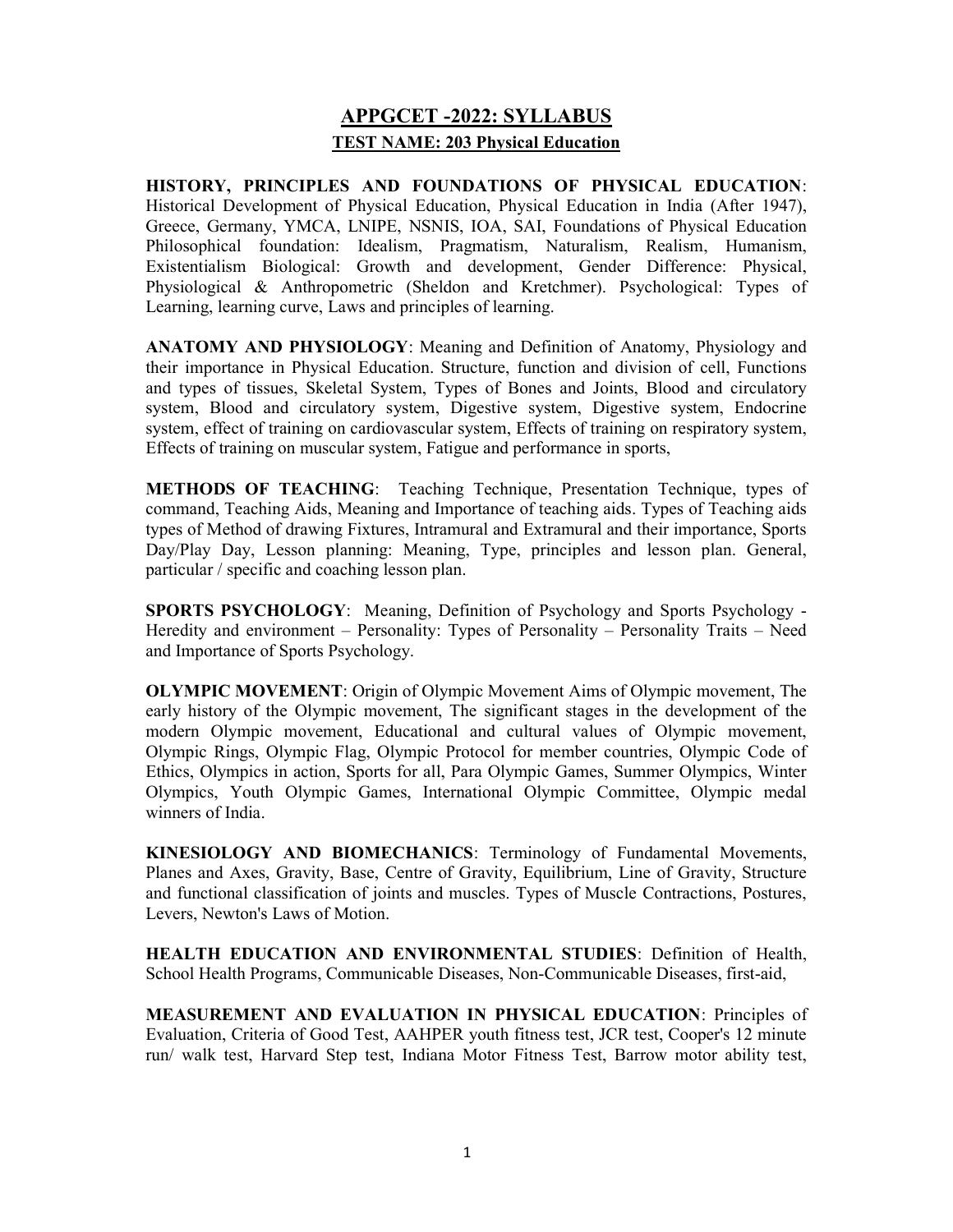Lockhart and McPherson badminton test, Johnson basketball test, McDonald soccer test, Russell - Lange Volleyball test, Schmithals French Field Hockey test.

SPORTS TRAINING: Principles of Sports Training, Methods of Sports Training, Training Components.

SPORTS MEDICINE, PHYSIOTHERAPY AND REHABILITATION: First Aid, DRABC, Artificial respiration technique, types of Treatments, Types of Bandages, Treatment Modalities, Hydrotherapy and Massage, Classification of Therapeutic exercise.

CONCEPTS OF YOGA: Meaning, Definition & Scope of Yoga, Astanga Yoga, Streams of Yoga Practice, Pranayama, Bandhas, Mudras, and Kriyas.

OFFICIATING AND COACHING: Definition of officiating and coaching, Importance and principles of officiating, Duties of official in general, pre, during and post-game in (Hockey, Football, Handball, Volleyball, Basketball, Table Tennis, Kabaddi, Kho-Kho, Throwball, Tennis, Badminton, Ball Badminton, Cricket, Softball and Tennikoit). Philosophy of officiating, Mechanism of officiating, position, Signals and movement, Ethics of officiating, Qualities and qualifications of good coach and good official, Layout of courts / fields and Rules of games, Layout of standard Track & Field and Rules.

### Important note:

### SELECTION PROCEDURE

- $\div$  Candidates shall be selected through the A P P G C E T-2022
- Admission shall be made into M.P.Ed., course on the basis of marks obtained in the common entrance test (Theory) conducted by the Yogi Vemana University (APPGCET-2022) and the achievements in sports during their study at Degree (Graduation) / Post Graduation / B.P.Ed./B.P.E level.
- $\div$  The common entrance test (Theory) will be for 100 Marks and weightage of marks for sports achievement will be for 100 marks.
- The APPGCET-2022 test will be conducted on the syllabus of B.P.Ed.,/ B.P.E., course. The question paper shall be set with 100 multiple choice questions (MCQs) of 90 minutes. Each question carries one mark. No negative mark for wrong answer.
- $\div$  The criteria for awarding marks for sports achievement is furnished below.
- The sports achievement certificates (original) will be verified and the marks will be awarded accordingly. Hence, the candidates should bring their original sports achievement certificates along with evidence documents like Form-I for Internationals, Form-II for Nationals and Form-III for Inter-University participants etc., on the day informed to the candidates later.
- $\div$  The merit list will be prepared basing on the aggregate of 200 marks.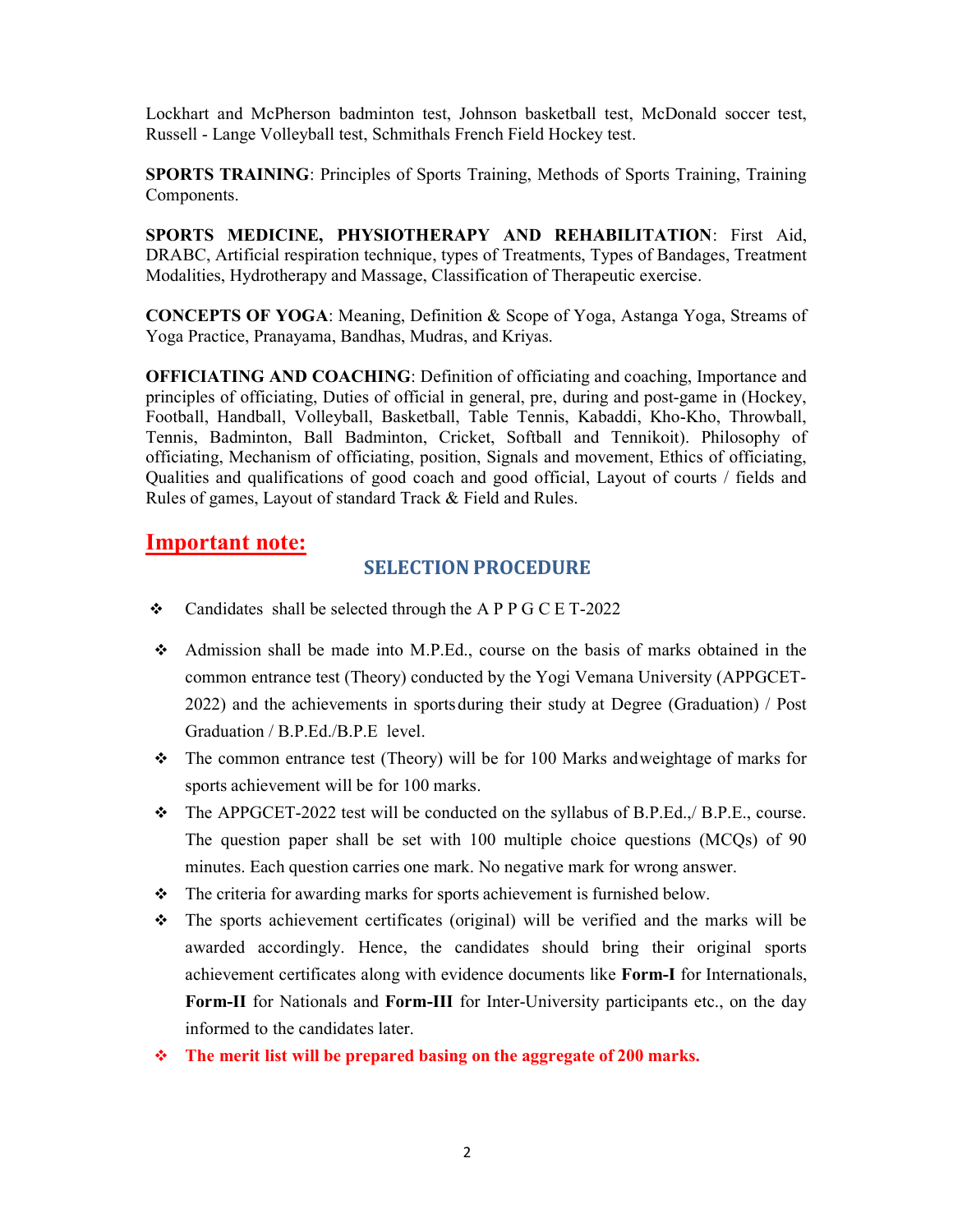- $\cdot \cdot$  If there is a tie, the tie will be resolved by giving weightage to the percentage of marks secured in B.P.Ed. Course. If tie persists, persons securing highest marks in the sports achievements is preferred. If the tie still persists, age will be considered for the merit and the elder person will be awarded better rank.
- There shall be reservation of seats for SC/ST/BC/EWS, CAP, NCC, Women, etc. as per the rules of the concerned University/State Government.
- As the course demands vigorous physical activity, pregnant women candidates are not eligible for admission. The pregnant women candidates are not eligible to continue the course.
- In-service candidates shall produce Relieving Certificate from the concerned Head of Institution along with the Permission Certificate from the concerned Authorities.
- Student should produce Physical Fitness Certificate from Civil Surgeon or Assistant Surgeon (Govt. Doctor) to get eligibility for admission and to pursue the study.

# Award of Marks for the Sports Achievements for the Admission into M.P.Ed. Course (Maximum 100 Marks Only)

| 1              | 2                                                                                                                                                                                                                   | 3                                                                                                                                                         | 4                                                                                                                                                                                                   |
|----------------|---------------------------------------------------------------------------------------------------------------------------------------------------------------------------------------------------------------------|-----------------------------------------------------------------------------------------------------------------------------------------------------------|-----------------------------------------------------------------------------------------------------------------------------------------------------------------------------------------------------|
| Category       | <b>Sports Distinction /</b><br>Participation<br>Athletics & Cross country,<br>Archery, Badminton,<br>Ballbadminton, Baseball,<br>Basketball, Chess, Cricket,<br>Football, Gymnastics,<br>Handball, Hockey, Kabaddi, | <b>Certificate issuing Authority</b>                                                                                                                      | <b>Weightage Marks</b><br>For all the Sports<br>(Individual, Partner<br>and Team) for which<br><b>Association of Indian</b><br><b>University conduct</b><br><b>Inter University</b><br>Tournaments. |
| 1              | Kho-Kho, Power lifting,<br>Softball, Netball, Tennis,<br>Table Tennis, Volleyball &<br>Weight lifting,<br>Representing the Country in                                                                               | <b>International Sports</b>                                                                                                                               |                                                                                                                                                                                                     |
|                | <b>International Meets</b><br>Approved by the<br>Respective International<br>Sports Federations / Sports<br>Associations / Sports<br>Authorities/FISU                                                               | Association/Federation<br>Or<br>Federation affiliated to Indian<br>Olympic Association                                                                    | 100 Marks                                                                                                                                                                                           |
| $\overline{2}$ | Medal / Place/ at Senior<br>Nationals, National Games<br>(OR) All India Inter-<br><b>University Meets</b>                                                                                                           | All India Sports Federation/<br>All India Sports Association<br>affiliated to Indian Olympic<br>Association (OR)<br>Association of Indian<br>Universities | Gold: 80 Marks<br>Silver: 70 Marks<br>Bronze: 60 Marks                                                                                                                                              |